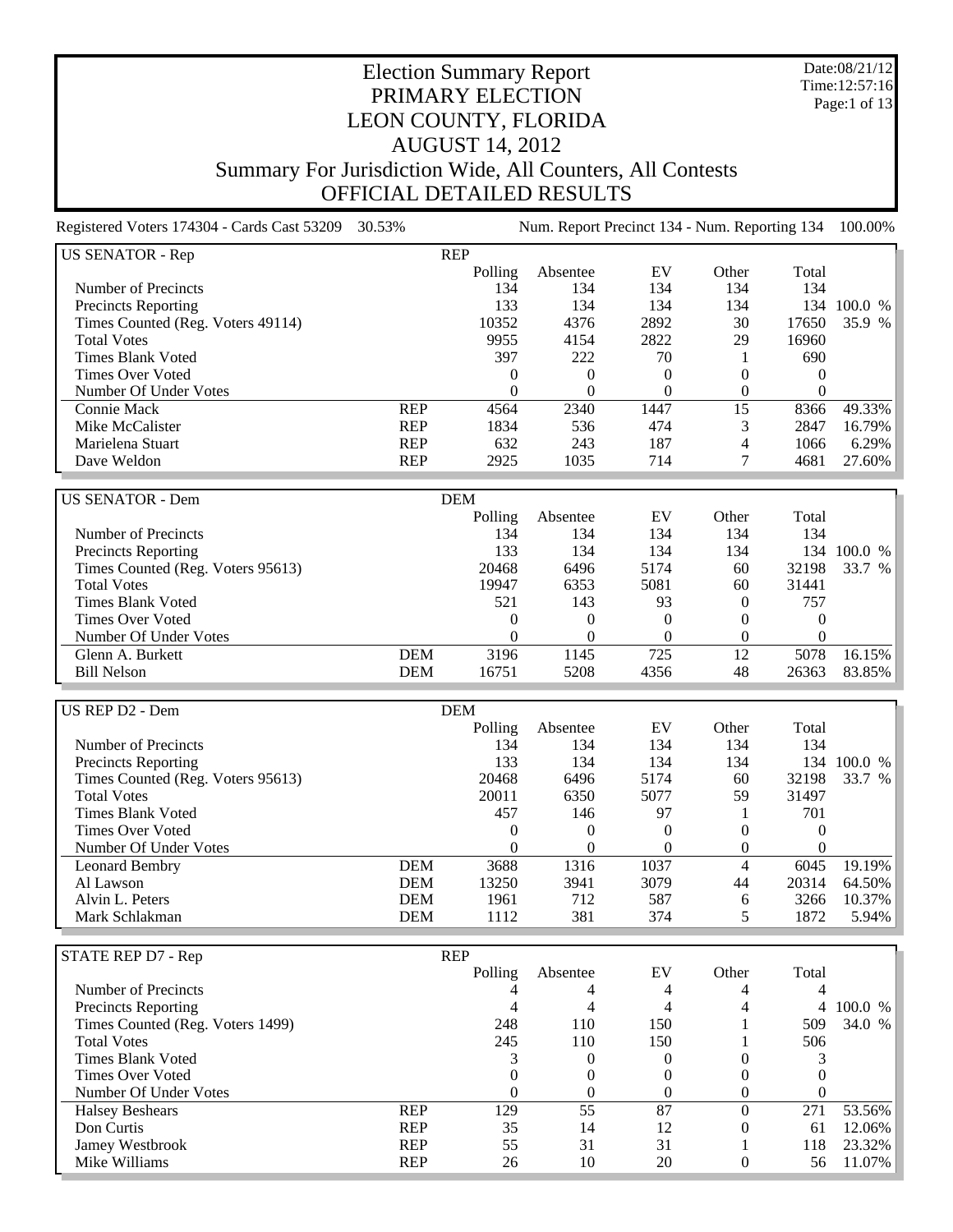Date:08/21/12 Time:12:57:16 Page:2 of 13

#### Election Summary Report PRIMARY ELECTION LEON COUNTY, FLORIDA AUGUST 14, 2012 Summary For Jurisdiction Wide, All Counters, All Contests OFFICIAL DETAILED RESULTS

Registered Voters 174304 - Cards Cast 53209 30.53% Num. Report Precinct 134 - Num. Reporting 134 100.00% STATE REP D7 - Dem DEM Polling Absentee EV Other Total Number of Precincts  $\begin{array}{ccccccccc}\n4 & 4 & 4 & 4 & 4\n\end{array}$ Precincts Reporting 4 4 4 4 4 100.0 % Times Counted (Reg. Voters 2867) 447 165 233 4 849 Total Votes 2008 140 213 4 763 Times Blank Voted 641 25 20 0 86 Times Over Voted and the contract of the contract of the contract of the contract of the contract of the contract of the contract of the contract of the contract of the contract of the contract of the contract of the contr Number Of Under Votes 0 0 0 0 0 Thomas Dickens **DEM** 157 32 72 3 264 34.60%<br>
Robert Hill **DEM** 97 46 62 0 205 26.87% Robert Hill **DEM** 97 46 62 0 205 26.87% A.J. Smith 294 38.53% DEM 152 62 79 1 294 38.53% CLERK OF COURTS - Univ Prim Polling Absentee EV Other Total Number of Precincts 134 134 134 134 134 Precincts Reporting Times Counted (Reg. Voters 174304) 32860 11669 8584 96 53209 30.5 % Total Votes 30826 10845 8143 92 49906 Times Blank Voted 2034 824 441 4 3303 Times Over Voted and the contract of the contract of the contract of the contract of the contract of the contract of the contract of the contract of the contract of the contract of the contract of the contract of the contr Number Of Under Votes 0 0 0 0 0 Bob Inzer DEM 21789 8261 6173 59 36282 72.70% Cynthia P. Turner DEM 9037 2584 1970 33 13624 27.30% SHERIFF - Dem DEM Polling Absentee EV Other Total Number of Precincts 134 134 134 134 134 Precincts Reporting Times Counted (Reg. Voters 95613)<br>
Total Votes<br>
Total Votes<br>
20468<br>
20468<br>
20468<br>
20468<br>
6496<br>
5174<br>
60<br>
5174<br>
58<br>
31367<br>
5174<br>
58<br>
31367 Total Votes 19949 6332 5028 58 31367 Times Blank Voted 519 164 146 2 831 Times Over Voted and the contract of the contract of the contract of the contract of the contract of the contract of the contract of the contract of the contract of the contract of the contract of the contract of the contr Number Of Under Votes 0 0 0 0 0 Larry Campbell **DEM** 9989 3695 2752 23 16459 52.47% Tommy Mills **DEM** 9960 2637 2276 35 14908 47.53% CIR JUDGE CIR 2 GRP 2 Polling Absentee EV Other Total Number of Precincts<br>
Precincts Renorting<br>
134 134 134 134 134 134<br>
134 134 134 134 Precincts Reporting 133 134 134 134 100.0 % Times Counted (Reg. Voters 174304) 32860 11669 8584 96 53209 30.5 % Total Votes 31134 10781 8169 89 50173 Times Blank Voted **1726** 888 415 7 3036 Times Over Voted and the contract of the contract of the contract of the contract of the contract of the contract of the contract of the contract of the contract of the contract of the contract of the contract of the contr Number Of Under Votes 0 0 0 0 0 Kris Dunn 10490 20.91% (1980) 2009 12:58 2525 1561 17 10490 20.91% Barbara Hobbs 13969 4905 3287 40 22201 44.25% Josefina M. Tamayo 10778 3351 3321 32 17482 34.84%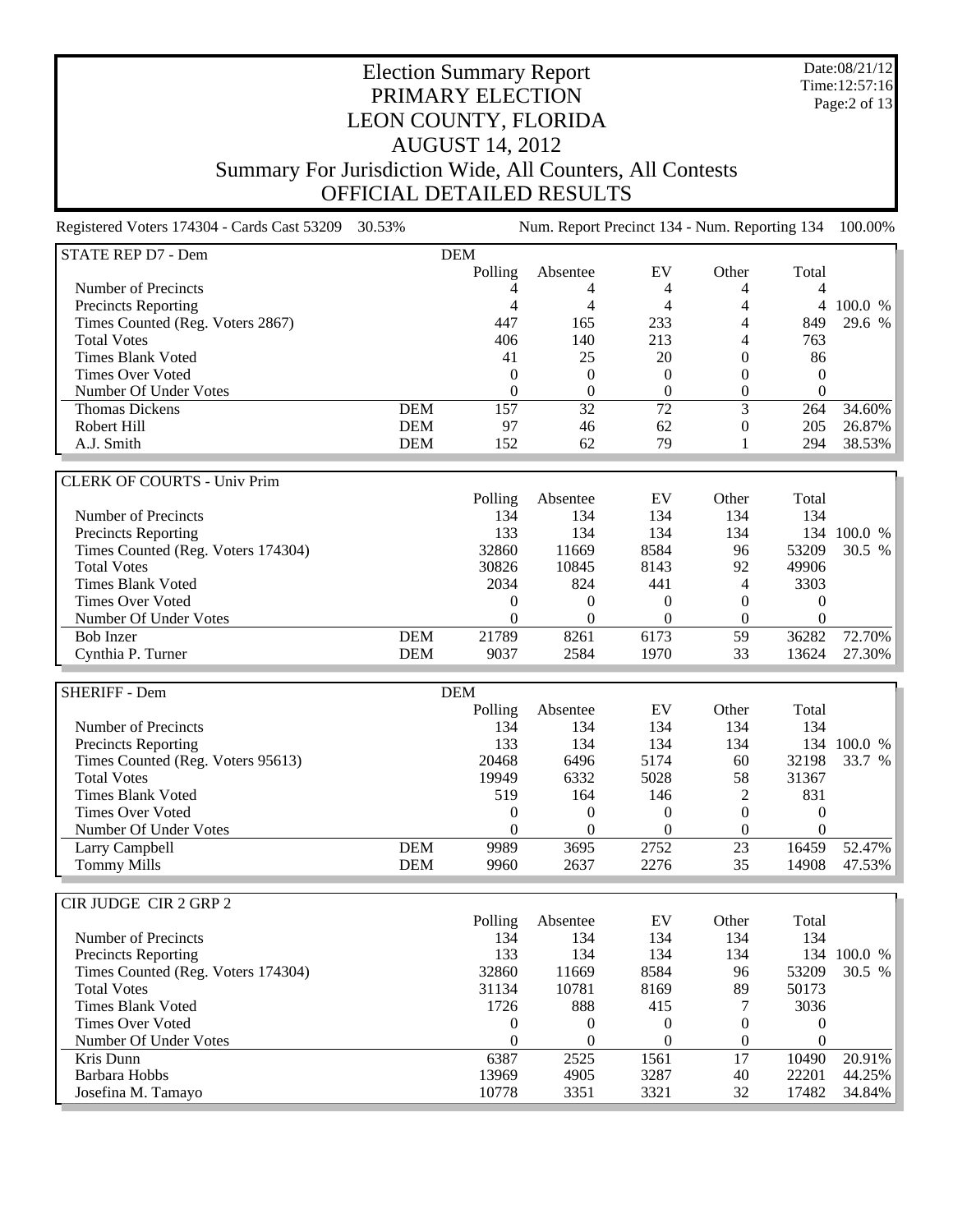Date:08/21/12 Time:12:57:16 Page:3 of 13

# Election Summary Report PRIMARY ELECTION LEON COUNTY, FLORIDA AUGUST 14, 2012 Summary For Jurisdiction Wide, All Counters, All Contests OFFICIAL DETAILED RESULTS

Registered Voters 174304 - Cards Cast 53209 30.53% Num. Report Precinct 134 - Num. Reporting 134 100.00%

| CO. COMM. AT LG 1                  |         |          |          |          |       |         |
|------------------------------------|---------|----------|----------|----------|-------|---------|
|                                    | Polling | Absentee | EV       | Other    | Total |         |
| Number of Precincts                | 134     | 134      | 134      | 134      | 134   |         |
| <b>Precincts Reporting</b>         | 133     | 134      | 134      | 134      | 134   | 100.0 % |
| Times Counted (Reg. Voters 174304) | 32860   | 11669    | 8584     | 96       | 53209 | 30.5 %  |
| <b>Total Votes</b>                 | 32366   | 11444    | 8475     | 91       | 52376 |         |
| Times Blank Voted                  | 494     | 225      | 109      |          | 833   |         |
| Times Over Voted                   | 0       | $\theta$ | $\Omega$ | $\theta$ | 0     |         |
| Number Of Under Votes              | 0       |          | $\theta$ | $\theta$ | 0     |         |
| Akin Akinyemi                      | 11597   | 2939     | 2506     | 34       | 17076 | 32.60%  |
| <b>Emily Fritz</b>                 | 5819    | 2082     | 1647     | 18       | 9566  | 18.26%  |
| Mary Ann Lindley                   | 7361    | 3486     | 2268     | 16       | 13131 | 25.07%  |
| Fred Varn                          | 7589    | 2937     | 2054     | 23       | 12603 | 24.06%  |

| <b>CITY COMM1</b>                  |          |          |      |                |          |         |
|------------------------------------|----------|----------|------|----------------|----------|---------|
|                                    | Polling  | Absentee | EV   | Other          | Total    |         |
| Number of Precincts                | 78       | 78       | 78   | 78             | 78       |         |
| <b>Precincts Reporting</b>         | 78       | 78       | 78   | 78             | 78       | 100.0 % |
| Times Counted (Reg. Voters 107560) | 19177    | 6551     | 4268 | 62             | 30058    | 27.9 %  |
| <b>Total Votes</b>                 | 18687    | 6353     | 4193 | 60             | 29293    |         |
| Times Blank Voted                  | 490      | 198      | 75   | $\mathfrak{D}$ | 765      |         |
| Times Over Voted                   | $\Omega$ | $\Omega$ | 0    | $\Omega$       | $\theta$ |         |
| Number Of Under Votes              | $\Omega$ | $\Omega$ | 0    | $\Omega$       | $\Omega$ |         |
| Eric Friall                        | 1636     | 357      | 310  | 3              | 2306     | 7.87%   |
| <b>Bob Fulford</b>                 | 638      | 290      | 137  | 2              | 1067     | 3.64%   |
| Delaitre J Hollinger               | 757      | 286      | 141  | 6              | 1190     | 4.06%   |
| <b>Scott Maddox</b>                | 7736     | 2448     | 1571 | 31             | 11786    | 40.23%  |
| Daniel Parker                      | 2061     | 571      | 481  | റ              | 3115     | 10.63%  |
| <b>Steve Stewart</b>               | 5859     | 2401     | 1553 | 16             | 9829     | 33.55%  |

| CITY COMM 2                        |          |          |          |          |       |              |
|------------------------------------|----------|----------|----------|----------|-------|--------------|
|                                    | Polling  | Absentee | EV       | Other    | Total |              |
| Number of Precincts                | 78       | 78       | 78       | 78       | 78    |              |
| <b>Precincts Reporting</b>         | 78       | 78       | 78       | 78       | 78    | 100.0 %      |
| Times Counted (Reg. Voters 107560) | 19177    | 6551     | 4268     | 62       | 30058 | 27.9<br>$\%$ |
| <b>Total Votes</b>                 | 18015    | 6048     | 4037     | 57       | 28157 |              |
| Times Blank Voted                  | 1162     | 503      | 231      |          | 1901  |              |
| Times Over Voted                   | $\theta$ | $\theta$ | $\Omega$ | $^{(1)}$ |       |              |
| Number Of Under Votes              | $\left($ |          | 0        | 0        | 0     |              |
| Jacob S. Eaton                     | 1087     | 419      | 257      | 6        | 1769  | 6.28%        |
| Andrew Gillum                      | 13290    | 4033     | 2966     | 40       | 20329 | 72.20%       |
| Nick Halley                        | 1951     | 897      | 469      | 4        | 3321  | 11.79%       |
| David (Bubba) Riddle               | 1687     | 699      | 345      |          | 2738  | 9.72%        |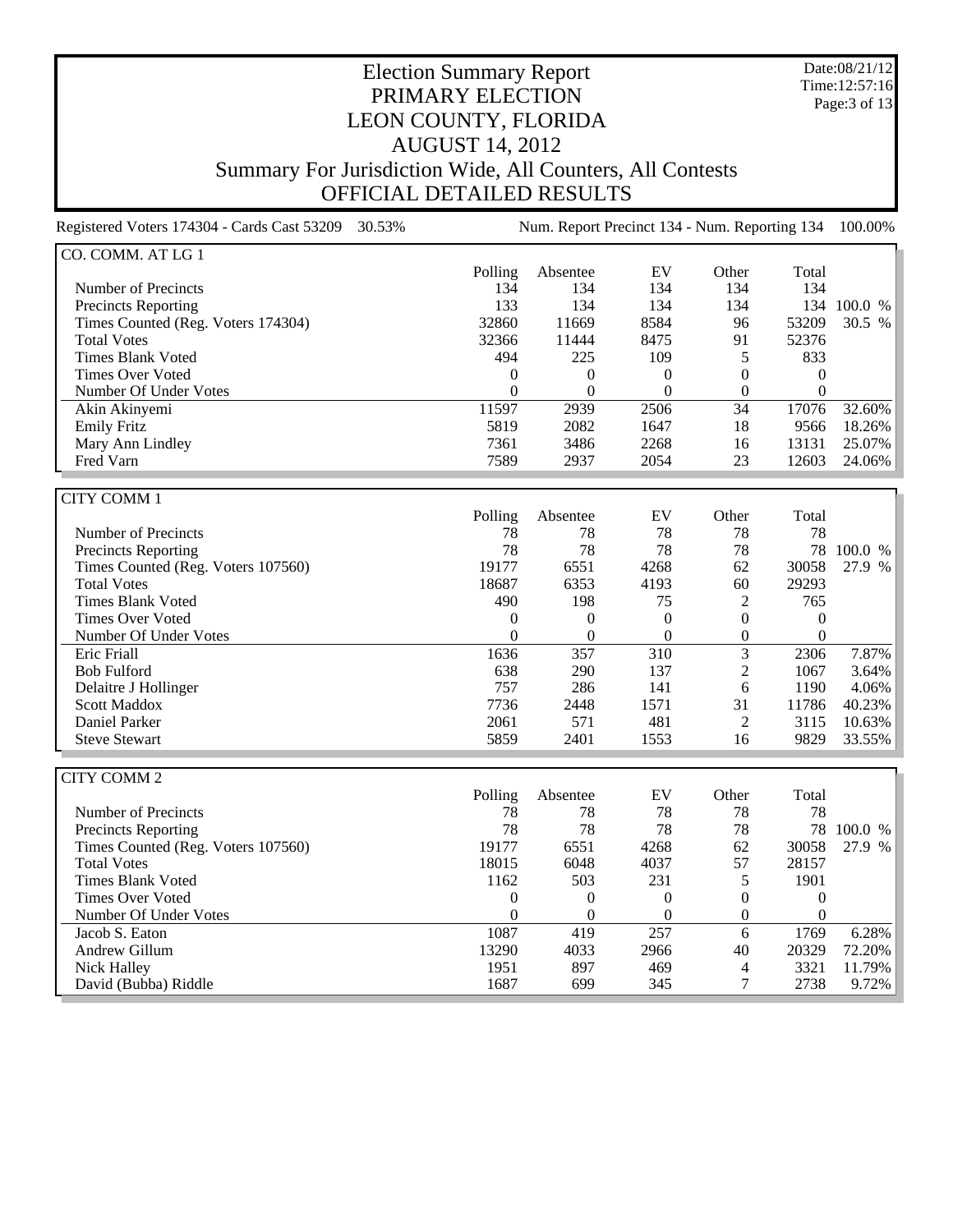Date:08/21/12 Time:12:57:17 Page:4 of 13

#### Election Summary Report PRIMARY ELECTION LEON COUNTY, FLORIDA AUGUST 14, 2012 Summary For Jurisdiction Wide, All Counters, All Contests OFFICIAL DETAILED RESULTS

Registered Voters 174304 - Cards Cast 53209 30.53% Num. Report Precinct 134 - Num. Reporting 134 100.00% STATE COMMITTEEMAN REP Polling Absentee EV Other Total Number of Precincts 134 134 134 134 134 Precincts Reporting 133 134 134 134 134 100.0 %<br>Times Counted (Reg. Voters 49114) 10352 4376 2892 30 17650 35.9 % Times Counted (Reg. Voters 49114) 10352 4376 2892 30 Total Votes 9452 3977 2678 29 16136 Times Blank Voted 514 1 1514 900 399 214 1 1514 Times Over Voted and the contract of the contract of the contract of the contract of the contract of the contract of the contract of the contract of the contract of the contract of the contract of the contract of the contr Number Of Under Votes<br>
Bert Bevis<br>
REP  $\begin{array}{ccc} 0 & 0 & 0 & 0 \\ 4302 & 2079 & 1256 & 12 \\ 7649 & 2079 & 1256 \end{array}$ Bert Bevis REP 4302 2079 1256 12 7649 47.40% Jeff Howell REP 5150 1898 1422 17 8487 52.60% PRECINCT 3403 COMMITTEEWOMAN REP Polling Absentee EV Other Total Number of Precincts and the contract of Precincts and the contract of the contract of  $1 \t 1 \t 1 \t 1 \t 1$ Precincts Reporting 1 1 1 1 100.0 %<br>
Times Counted (Reg. Voters 365) 146 51 33 0 230 63.0 % Times Counted (Reg. Voters 365) 146 51 33 0 230 63.0 % Total Votes 27 0 176 Times Blank Voted 54 and 53 15 6 0 54 Times Over Voted and the contract of the contract of the contract of the contract of the contract of the contract of the contract of the contract of the contract of the contract of the contract of the contract of the contr Number Of Under Votes 0 0 0 0 0 Cynthia Henderson **REP** 65 18 13 0 96 54.55% Lauren Henderson **REP** 48 18 14 0 80 45.45% PRECINCT 1313 COMMITTEEMAN DEM Polling Absentee EV Other Total Number of Precincts 1 1 1 1 1 Precincts Reporting 1 1 1 1 100.0 %<br>
Times Counted (Reg. Voters 1474) 346 71 28 0 445 30.2 % Times Counted (Reg. Voters 1474)<br>Total Votes Total Votes 200 30 0 485 Times Blank Voted 52 10 5 0 67 Times Over Voted 0 0 0 0 0 Number Of Under Votes 223 32 16 0<br>Edgar Brown DEM 102 25 9 0 Edgar Brown DEM 102 25 9 0 136 28.04% Edmond Brown DEM 159 36 15 0 210 43.30% Jason Reed DEM 104 29 6 0 139 28.66% PRECINCT 1321 COMMITTEEMAN DEM Polling Absentee EV Other Total Number of Precincts  $\begin{array}{ccccccccc}\n1 & 1 & 1 & 1 & 1\n\end{array}$ Precincts Reporting 1 1 1 1 1 100.0 % Times Counted (Reg. Voters 3062) 547 131 67 1 746 24.4 % Total Votes 585 138 70 1 794 Times Blank Voted 22 27 8 0 107 Times Over Voted 0 0 0 0 0 Number Of Under Votes 365 70 48 1 Derron Bennett DEM 204 44 19 0 267 33.63% Dale Washington **DEM** 233 58 29 1 321 40.43% Cedric Wingate **DEM** 148 36 22 0 206 25.94%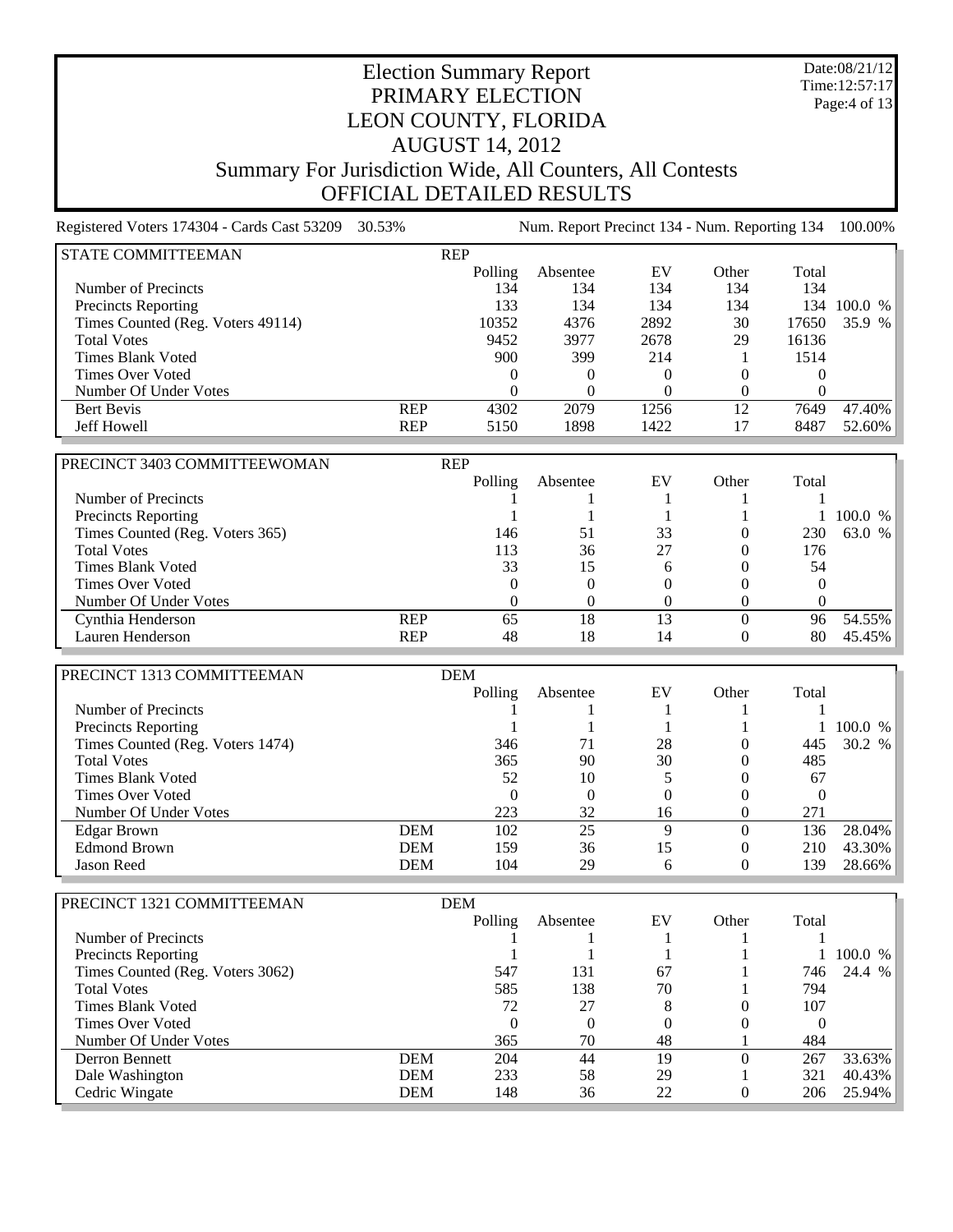Date:08/21/12 Time:12:57:17 Page:5 of 13

# Election Summary Report PRIMARY ELECTION LEON COUNTY, FLORIDA AUGUST 14, 2012 Summary For Jurisdiction Wide, All Counters, All Contests OFFICIAL DETAILED RESULTS

Registered Voters 174304 - Cards Cast 53209 30.53% Num. Report Precinct 134 - Num. Reporting 134 100.00% PRECINCT 2401 COMMITTEEMAN DEM Polling Absentee EV Other Total Number of Precincts  $\begin{array}{ccccccccc}\n1 & 1 & 1 & 1 & 1 \\
1 & & & 1 & 1\n\end{array}$ Precincts Reporting 1 1 1 1 100.0 %<br>
Times Counted (Reg. Voters 244) 27 6 5 0 38 15.6 % Times Counted (Reg. Voters 244) 27 6 5 0 38 Total Votes  $27$  6  $5$  0 38 Times Blank Voted  $0 \t 0 \t 0 \t 0$  0 0 0 Times Over Voted and the contract of the contract of the contract of the contract of the contract of the contract of the contract of the contract of the contract of the contract of the contract of the contract of the contr Number Of Under Votes 0 0 0 0 0 Jared Fields DEM 16 3 3 0 22 57.89% Phillip Singleton **DEM** 11 3 2 0 16 42.11% PRECINCT 3109 COMMITTEEMAN DEM DEM POlling Absentee EV Other Total Number of Precincts and the contract of Precincts and the contract of the contract of  $1 \t 1 \t 1 \t 1 \t 1$ Precincts Reporting 1 1 1 1 100.0 %<br>
Times Counted (Reg. Voters 1292) 287 101 80 0 468 36.2 % Times Counted (Reg. Voters 1292) 287 101 80 0 468 Total Votes 320 109 82 0 511 Times Blank Voted **64** 34 27 0 125 Times Over Voted and the contract of the contract of the contract of the contract of the contract of the contract of the contract of the contract of the contract of the contract of the contract of the contract of the contr Number Of Under Votes<br>
Nathaniel Hudson<br>
Nathaniel Hudson<br>
DEM
63 27 21 0 111 Nathaniel Hudson **DEM** 63 27 21 0 111 21.72% Richard Junnier DEM 74 24 15 0 113 22.11% Frank Williams **DEM** 81 27 18 0 126 24.66% John Williams DEM 24 13 8 0 45 8.81% Kendall Williams **DEM** 78 18 20 0 116 22.70% PRECINCT 3403 COMMITTEEMAN DEM DEM POlling Absentee EV Other Total Number of Precincts 1 1 1 1 1 Precincts Reporting<br>
Times Counted (Reg. Voters 529)<br>
215 68 51 0 334 63.1 % Times Counted (Reg. Voters 529) Total Votes 65 0 292 Times Blank Voted 33 3 6 0 42<br>Times Over Voted 33 3 6 0 42 Times Over Voted Number Of Under Votes<br>
Joseph Cain<br>
DEM
DEM
191 32 22 0 145 Joseph Cain DEM 91 32 22 0 145 49.66% Stanley Garfein **DEM** 91 33 23 0 147 50.34% PRECINCT 3405 COMMITTEEMAN DEM Polling Absentee EV Other Total Number of Precincts 1 1 1 1 1 Precincts Reporting 1 1 1 1 1 100.0 % Times Counted (Reg. Voters 349) 133 49 36 0 218 62.5 % Total Votes 109 35 34 0 178 Times Blank Voted 24  $14$  2 0  $40$ Times Over Voted and the contract of the contract of the contract of the contract of the contract of the contract of the contract of the contract of the contract of the contract of the contract of the contract of the contr Number Of Under Votes 0 0 0 0 0 Bruce Ballister **DEM** 76 21 20 0 117 65.73% Eric Friall **DEM** 33 14 14 0 61 34.27%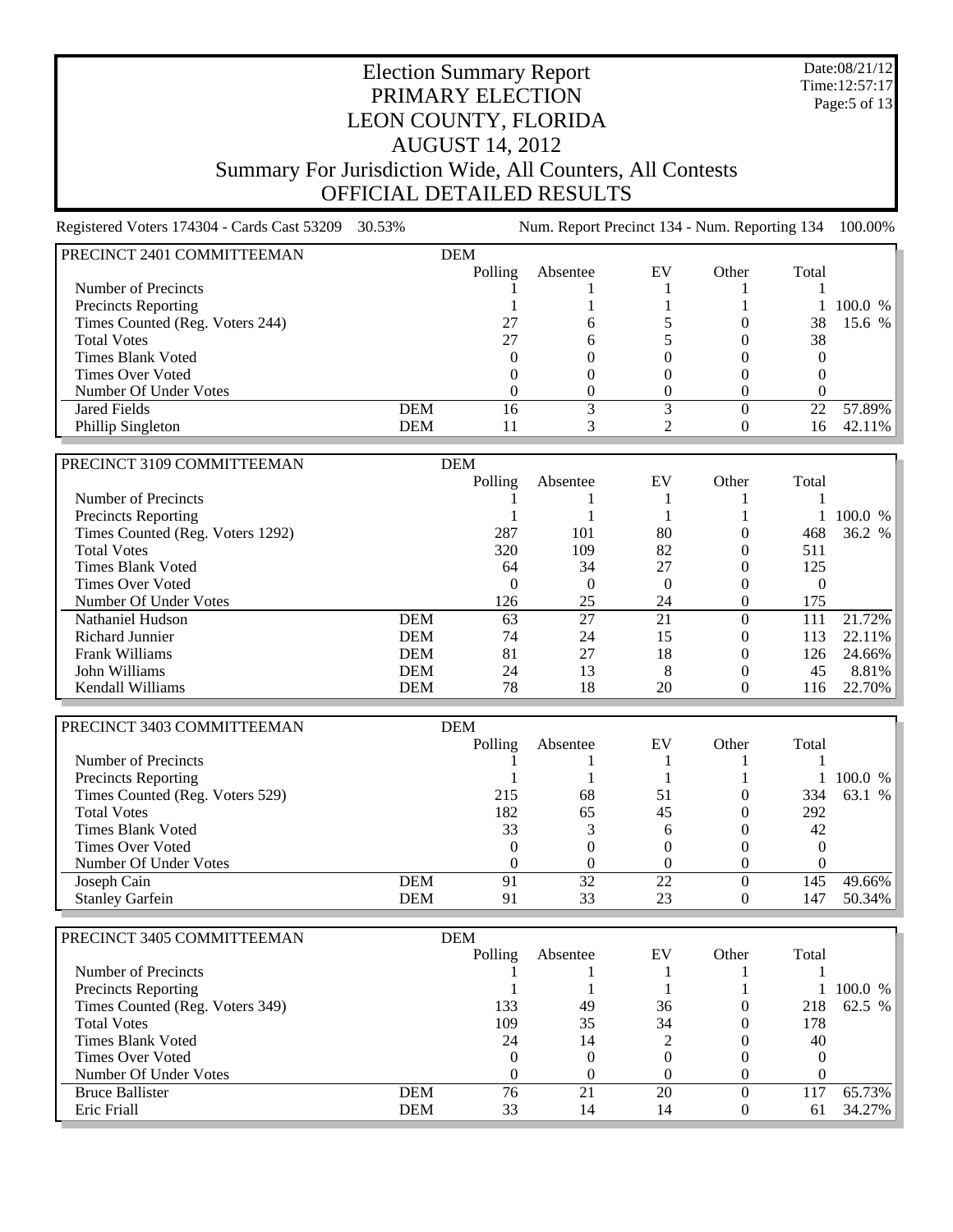Date:08/21/12 Time:12:57:17 Page:6 of 13

# Election Summary Report PRIMARY ELECTION LEON COUNTY, FLORIDA AUGUST 14, 2012 Summary For Jurisdiction Wide, All Counters, All Contests OFFICIAL DETAILED RESULTS

Registered Voters 174304 - Cards Cast 53209 30.53% Num. Report Precinct 134 - Num. Reporting 134 100.00% PRECINCT 3461 COMMITTEEMAN DEM Polling Absentee EV Other Total Number of Precincts 1 1 1 1 1 Precincts Reporting 1 1 1 1 100.0 %<br>
Times Counted (Reg. Voters 851) 220 68 26 0 314 36.9 % Times Counted (Reg. Voters 851) 220 68 26 0 Total Votes 233 62 31 0 326 Times Blank Voted 56 5 0 87 Times Over Voted and the contract of the contract of the contract of the contract of the contract of the contract of the contract of the contract of the contract of the contract of the contract of the contract of the contr Number Of Under Votes 95 22 11 0 128 Bart Clark 11 0 85 26.07% J.B. Clark DEM 78 15 9 0 102 31.29% Herbert Shelton **DEM** 97 31 11 0 139 42.64%

| PRECINCT 3507 COMMITTEEMAN       |            | <b>DEM</b> |          |     |       |       |           |
|----------------------------------|------------|------------|----------|-----|-------|-------|-----------|
|                                  |            | Polling    | Absentee | EV  | Other | Total |           |
| Number of Precincts              |            |            |          |     |       |       |           |
| <b>Precincts Reporting</b>       |            |            |          |     |       |       | 100.0 %   |
| Times Counted (Reg. Voters 1197) |            | 218        | 51       | 36  |       | 306   | 25.6 %    |
| <b>Total Votes</b>               |            | 275        | 69       | 41  |       | 386   |           |
| Times Blank Voted                |            | 27         |          |     |       | 37    |           |
| Times Over Voted                 |            | $\theta$   |          |     |       |       |           |
| Number Of Under Votes            |            | 107        | 23       | 21  |       | 152   |           |
| Jon Ausman                       | <b>DEM</b> | 85         | 28       | l 1 |       | 124   | $32.12\%$ |
| Ron Georgalis                    | <b>DEM</b> | 59         | 19       | Q   |       | 88    | $22.80\%$ |
| Kenneth McLeod                   | DEM        | 131        | 22       | 21  |       | 74    | $45.08\%$ |

| PRECINCT 3509 COMMITTEEMAN       |            | <b>DEM</b> |          |    |       |       |              |
|----------------------------------|------------|------------|----------|----|-------|-------|--------------|
|                                  |            | Polling    | Absentee | EV | Other | Total |              |
| Number of Precincts              |            |            |          |    |       |       |              |
| <b>Precincts Reporting</b>       |            |            |          |    |       |       | 100.0 %      |
| Times Counted (Reg. Voters 1200) |            | 286        | 120      | 62 |       | 469   | 39.1<br>$\%$ |
| <b>Total Votes</b>               |            | 258        | 122      | 63 |       | 445   |              |
| Times Blank Voted                |            | 95         | 39       | 19 |       | 153   |              |
| Times Over Voted                 |            | 0          |          |    |       |       |              |
| Number Of Under Votes            |            | 124        | 40       | 23 |       | 187   |              |
| Jeffrey Butirro                  | <b>DEM</b> | 81         | 46       | 19 |       | 147   | 33.03%       |
| Manuel Jean                      | <b>DEM</b> | 96         | 37       | 27 |       | 161   | 36.18%       |
| Joseph Kikta                     | <b>DEM</b> | 81         | 39       | 17 |       | 137   | 30.79%       |

| PRECINCT 4173 COMMITTEEMAN      |            | <b>DEM</b> |          |    |       |       |                          |
|---------------------------------|------------|------------|----------|----|-------|-------|--------------------------|
|                                 |            | Polling    | Absentee | EV | Other | Total |                          |
| Number of Precincts             |            |            |          |    |       |       |                          |
| <b>Precincts Reporting</b>      |            |            |          |    |       |       | 1 100.0<br>$\frac{0}{6}$ |
| Times Counted (Reg. Voters 423) |            | 103        | 20       | 17 |       | 140   | 33.1<br>$\%$             |
| <b>Total Votes</b>              |            | 84         | 12       | 15 |       | 111   |                          |
| Times Blank Voted               |            | 19         |          |    |       | 29    |                          |
| Times Over Voted                |            |            |          |    |       |       |                          |
| Number Of Under Votes           |            |            |          |    |       |       |                          |
| Wilburn Hildebrandt             | <b>DEM</b> | 57         |          | 12 |       | 76    | 68.47%                   |
| Robert Meinhardt                | <b>DEM</b> | 27         |          |    |       | 35    | 31.53%                   |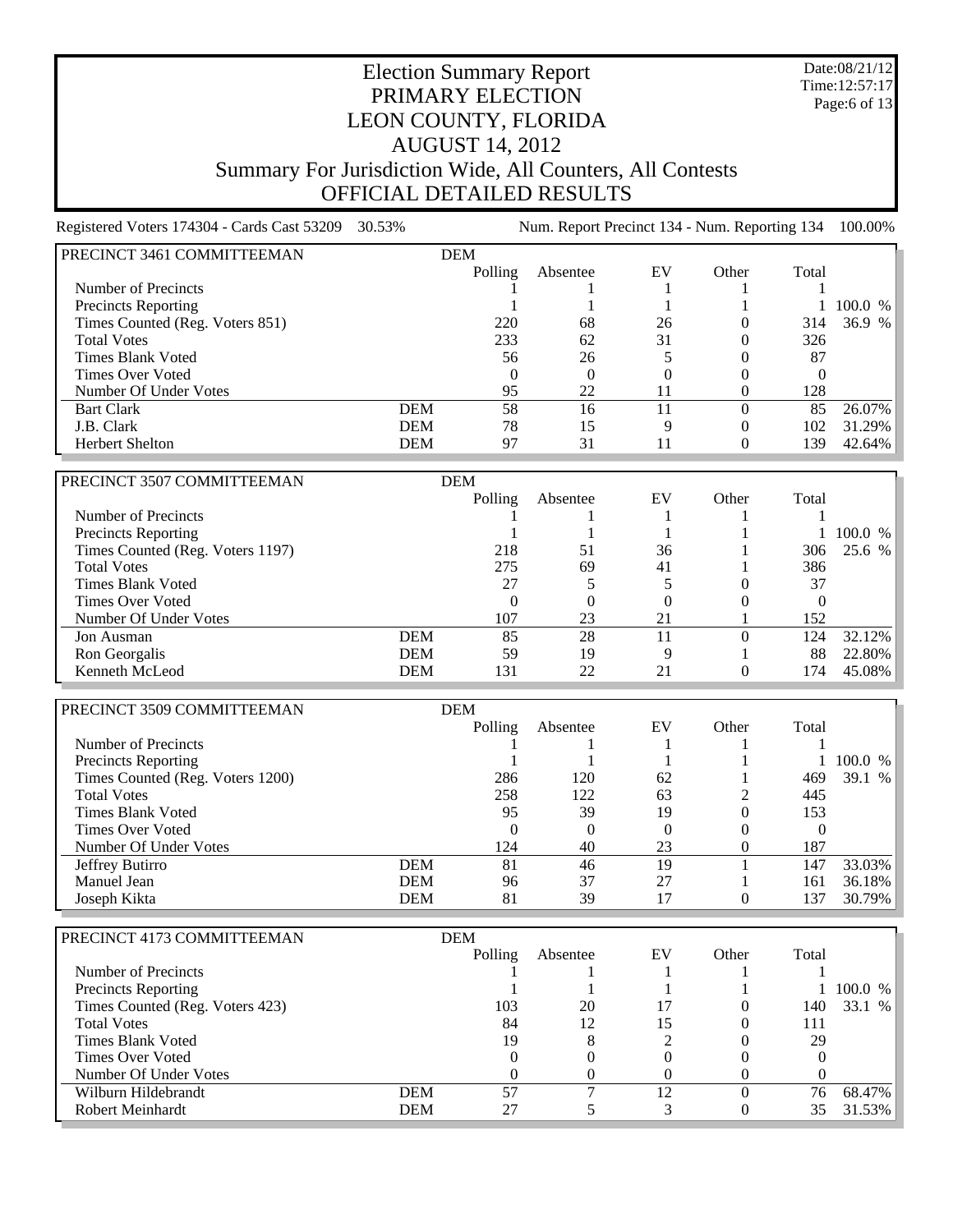Date:08/21/12 Time:12:57:17 Page:7 of 13

## Election Summary Report PRIMARY ELECTION LEON COUNTY, FLORIDA AUGUST 14, 2012 Summary For Jurisdiction Wide, All Counters, All Contests OFFICIAL DETAILED RESULTS

Registered Voters 174304 - Cards Cast 53209 30.53% Num. Report Precinct 134 - Num. Reporting 134 100.00% PRECINCT 4184 COMMITTEEMAN DEM<br>Polling Absentee EV Other Total Number of Precincts  $\begin{array}{ccccccccc}\n1 & 1 & 1 & 1 & 1 \\
1 & & & 1 & 1\n\end{array}$ Precincts Reporting 1 1 1 1 100.0 %<br>
Times Counted (Reg. Voters 328) 118 26 22 0 166 50.6 % Times Counted (Reg. Voters 328) 118 26 22 0 166 Total Votes 100 16 17 0 133 Times Blank Voted 18 10 5 0 33 Times Over Voted and the contract of the contract of the contract of the contract of the contract of the contract of the contract of the contract of the contract of the contract of the contract of the contract of the contr Number Of Under Votes 0 0 0 0 0 Benjamin Austin **DEM** 53 5 4 0 62 46.62% <br>David Jacobsen **DEM** 47 11 13 0 71 53.38% David Jacobsen **DEM** 47 11 13 0 PRECINCT 4461 COMMITTEEMAN DEM DEM POlling Absentee EV Other Total Number of Precincts and the contract of Precincts and the contract of the contract of  $1 \t 1 \t 1 \t 1 \t 1$ Precincts Reporting 1 1 1 1 1 100.0 %<br>
Times Counted (Reg. Voters 644) 142 38 61 0 241 37.4 % Times Counted (Reg. Voters 644) 142 38 61 0 241 Total Votes 6 131 32 58 0 221 Times Blank Voted **18 17** 19 19 0 84 Times Over Voted and the contract of the contract of the contract of the contract of the contract of the contract of the contract of the contract of the contract of the contract of the contract of the contract of the contr Number Of Under Votes 67 10 26 0 93 David Gormin **DEM** 36 8 13 0 57 25.79% Paul Johnson DEM 44 12 26 0 82 37.10% Jeff Yonce DEM 51 12 19 0 82 37.10% PRECINCT 5105 COMMITTEEMAN DEM Polling Absentee EV Other Total Number of Precincts 1 1 1 1 1 Precincts Reporting 1 1 1 1 1 100.0 % Times Counted (Reg. Voters 835) 295 49 45 0 389 46.6 %<br>
256 45 44 0 345 Total Votes 256 45 44 0 345 Times Blank Voted 102 19 14 0 135 Times Over Voted 0 0 0 0 0 Number Of Under Votes<br>
Michael Bishop<br>
Nichael Bishop<br>
DEM
83 13 18 0 114 Michael Bishop **DEM** 83 13 18 0 114 33.04% Brian Lupiani DEM 132 22 15 0 169 48.99% George D. Phillippy DEM 41 10 11 PRECINCT 5203 COMMITTEEMAN DEM Polling Absentee EV Other Total Number of Precincts  $\begin{array}{ccccccccc}\n1 & 1 & 1 & 1 & 1\n\end{array}$ Precincts Reporting 1 1 1 1 1 100.0 % Times Counted (Reg. Voters 1058) 408 87 48 1 544 51.4 % Total Votes 393 86 57 2 538 Times Blank Voted 136 136 31 12 0 179 Times Over Voted and the contract of the contract of the contract of the contract of the contract of the contract of the contract of the contract of the contract of the contract of the contract of the contract of the contr Number Of Under Votes 151 26 15 0 192 Edward Acoff DEM 76 12 9 0 97 18.03% Ronald Bunting **DEM** 61 12 7 0 80 14.87% Michael Odom **DEM** 112 23 18 1 154 28.62% J. Dave Spore DEM 49 8 13 0 70 13.01% Jonathan Webber **DEM** 95 31 10 1 137 25.46%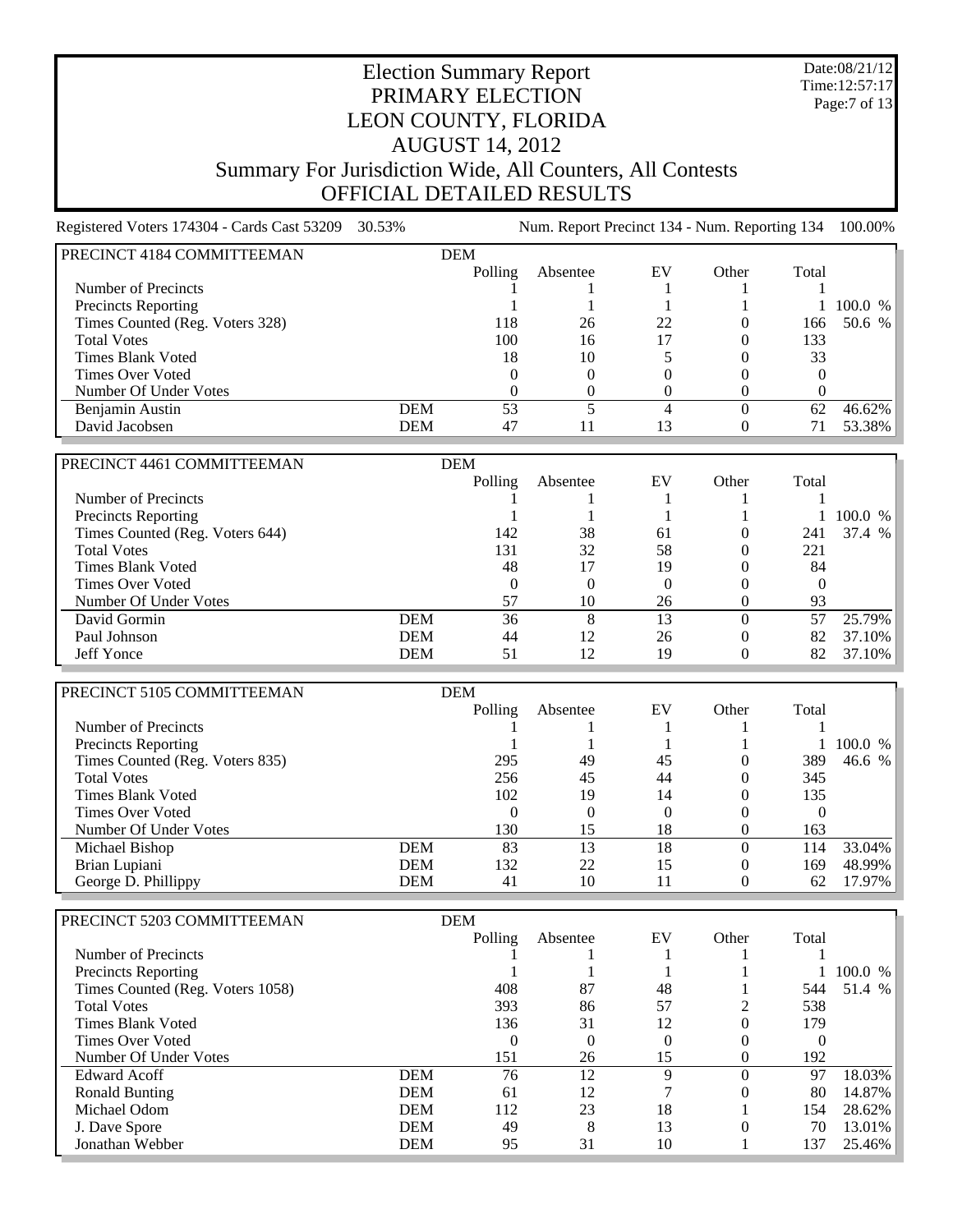Date:08/21/12 Time:12:57:17 Page:8 of 13

## Election Summary Report PRIMARY ELECTION LEON COUNTY, FLORIDA AUGUST 14, 2012 Summary For Jurisdiction Wide, All Counters, All Contests OFFICIAL DETAILED RESULTS

Registered Voters 174304 - Cards Cast 53209 30.53% Num. Report Precinct 134 - Num. Reporting 134 100.00% PRECINCT 5207 COMMITTEEMAN DEM Polling Absentee EV Other Total Number of Precincts 1 1 1 1 1 Precincts Reporting 1 1 1 1 100.0 %<br>
Times Counted (Reg. Voters 1369) 379 110 58 1 548 40.0 % Times Counted (Reg. Voters 1369) 379 110 58 1 548  $\frac{1}{10}$  Total Votes  $\frac{425}{114}$   $\frac{70}{1}$   $\frac{1}{10}$   $\frac{610}{10}$ Times Blank Voted 20 29 7 0 106 Times Over Voted 0 0 0 0 0 Number Of Under Votes 193 48 32 1 274 16 16 Donnell Eaton<br>
2 16 16 9 0 94 15.41%<br>
2 10 7 0 79 12.95% Edward Harvey **DEM** 62 10 7 0 Bob Henderson DEM 165 59 33 0 257 42.13% Brent Miller **DEM** 87 19 10 1 117 19.18% Edward Thompson **DEM** 42 10 11 0 63 10.33%

| PRECINCT 5214 COMMITTEEMAN       |            | <b>DEM</b> |          |    |          |                 |         |
|----------------------------------|------------|------------|----------|----|----------|-----------------|---------|
|                                  |            | Polling    | Absentee | EV | Other    | Total           |         |
| Number of Precincts              |            |            |          |    |          |                 |         |
| <b>Precincts Reporting</b>       |            |            |          |    |          |                 | 100.0 % |
| Times Counted (Reg. Voters 1103) |            | 321        |          | 69 |          | 468             | 42.4 %  |
| <b>Total Votes</b>               |            | 310        | 84       | 93 |          | 489             |         |
| Times Blank Voted                |            | 96         | 19       | 8  | $\theta$ | 123             |         |
| Times Over Voted                 |            | $\Omega$   | 0        |    | $\theta$ |                 |         |
| Number Of Under Votes            |            | 140        | 32       | 29 | $\theta$ | 201             |         |
| Robert Craig                     | <b>DEM</b> | 129        | 45       | 33 |          | 208             | 42.54%  |
| Samuel Neimeiser                 | DEM        | 72         | 20       | 31 |          | 124             | 25.36%  |
| Francisco Rivera                 | DEM        | 109        | 19       | 29 |          | 15 <sup>7</sup> | 32.11%  |

| PRECINCT 5261 COMMITTEEMAN       |            | <b>DEM</b> |          |    |       |       |              |
|----------------------------------|------------|------------|----------|----|-------|-------|--------------|
|                                  |            | Polling    | Absentee | EV | Other | Total |              |
| Number of Precincts              |            |            |          |    |       |       |              |
| <b>Precincts Reporting</b>       |            |            |          |    |       |       | 100.0 %      |
| Times Counted (Reg. Voters 1333) |            | 369        | 120      | 70 |       | 559   | 41.9<br>$\%$ |
| <b>Total Votes</b>               |            | 395        | 136      | 72 |       | 603   |              |
| Times Blank Voted                |            | 59         | 24       | 14 |       | 97    |              |
| Times Over Voted                 |            |            |          | 0  |       |       |              |
| Number Of Under Votes            |            | 225        | 56       | 40 |       | 321   |              |
| Donald Axelrad                   | <b>DEM</b> | 106        | 48       | 23 |       |       | 29.35%       |
| Jim Bailey                       | <b>DEM</b> | 176        | 70       | 31 |       |       | 45.94%       |
| Girona Pye                       | <b>DEM</b> | 113        | 18       | 18 |       | 149   | 24.71%       |

| PRECINCT 1321 COMMITTEEWOMAN     |            | <b>DEM</b> |          |    |       |       |              |
|----------------------------------|------------|------------|----------|----|-------|-------|--------------|
|                                  |            | Polling    | Absentee | EV | Other | Total |              |
| Number of Precincts              |            |            |          |    |       |       |              |
| Precincts Reporting              |            |            |          |    |       |       | 100.0 %      |
| Times Counted (Reg. Voters 3062) |            | 547        | 131      | 67 |       | 746   | 24.4<br>$\%$ |
| <b>Total Votes</b>               |            | 591        | 146      | 70 |       | 807   |              |
| <b>Times Blank Voted</b>         |            | 68         | 22       | 8  |       | 99    |              |
| Times Over Voted                 |            | $\theta$   |          | 0  |       |       |              |
| Number Of Under Votes            |            | 367        | 72       | 48 |       | 487   |              |
| Remera Jones                     | <b>DEM</b> | 176        | 36       | 27 |       | 239   | 29.62%       |
| Janie Shingles                   | <b>DEM</b> | 175        | 57       | 20 |       | 252   | 31.23%       |
| Lysandra Turner                  | <b>DEM</b> | 240        | 53       | 23 |       | 316   | 39.16%       |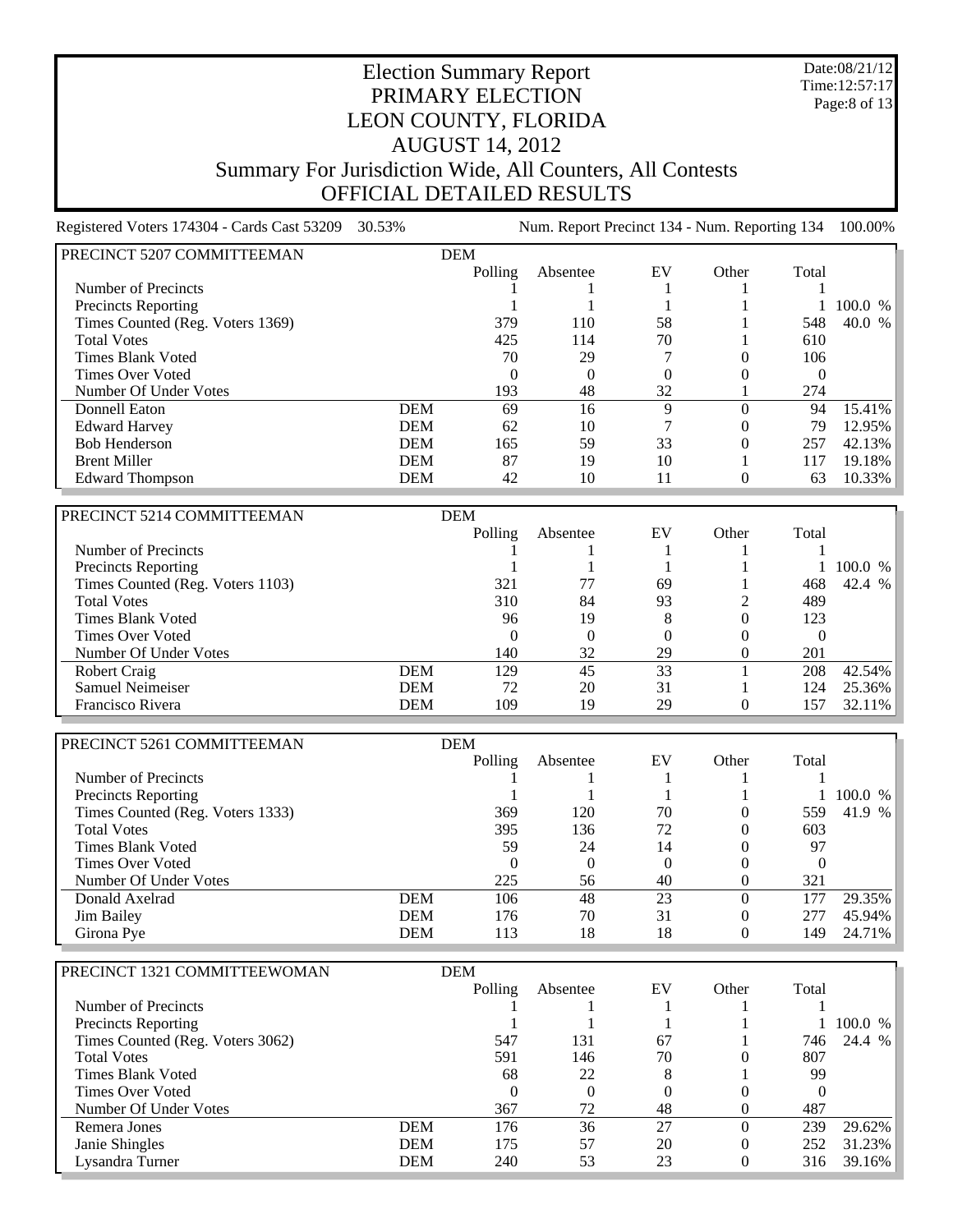Date:08/21/12 Time:12:57:17 Page:9 of 13

## Election Summary Report PRIMARY ELECTION LEON COUNTY, FLORIDA AUGUST 14, 2012 Summary For Jurisdiction Wide, All Counters, All Contests OFFICIAL DETAILED RESULTS

Registered Voters 174304 - Cards Cast 53209 30.53% Num. Report Precinct 134 - Num. Reporting 134 100.00% PRECINCT 1503 COMMITTEEWOMAN DEM Polling Absentee EV Other Total Number of Precincts 1 1 1 1 1 Precincts Reporting 1 1 1 1 100.0 %<br>
Times Counted (Reg. Voters 1420) 209 114 33 1 357 25.1 % Times Counted (Reg. Voters 1420) 209 114 33 1 357 25.1 % Total Votes 252 164 36 1 453 Times Blank Voted 11 3 4 0 18 Times Over Voted 0 0 0 0 0 Number Of Under Votes 144 58 22 1 225 Eveline Duhart **DEM** 73 30 8 0 111 24.50% Ha'nah Manu-EL **DEM** 6 12 4 0 22 4.86% Ha'nah Manu-EL DEM 6 12 4 0 Parbara Rollins **DEM** 130 84 17 1 232 51.21% <br>
Rathryn Smith **DEM** 43 38 7 0 88 19.43% Kathryn Smith

| PRECINCT 1505 COMMITTEEWOMAN     |            | <b>DEM</b> |          |          |          |          |         |
|----------------------------------|------------|------------|----------|----------|----------|----------|---------|
|                                  |            | Polling    | Absentee | EV       | Other    | Total    |         |
| Number of Precincts              |            |            |          |          |          |          |         |
| Precincts Reporting              |            |            |          |          |          |          | 100.0 % |
| Times Counted (Reg. Voters 1261) |            | 177        | 67       | 14       |          | 258      | 20.5 %  |
| <b>Total Votes</b>               |            | 210        | 95       | 14       |          | 319      |         |
| Times Blank Voted                |            | 21         |          |          |          | 33       |         |
| Times Over Voted                 |            | $\Omega$   |          | 0        |          | $\left($ |         |
| Number Of Under Votes            |            | 102        | 21       | 8        | 0        | 131      |         |
| Erika Bowen                      | <b>DEM</b> | 31         | 16       | 3        | 0        | 50       | 15.67%  |
| Estella Ford                     | <b>DEM</b> | 32         | 24       |          |          | 61       | 19.12%  |
| Lillar Johnson                   | <b>DEM</b> | 9          |          | $\Omega$ | $\Omega$ | 12       | 3.76%   |
| Brenda Jones                     | <b>DEM</b> | 40         | 13       | 0        |          | 53       | 16.61%  |
| Cynthia Taylor                   | <b>DEM</b> | 63         | 20       |          |          | 87       | 27.27%  |
| Dorothy Taylor                   | DEM        | 35         | 19       |          |          | 56       | 17.55%  |

| PRECINCT 2359 COMMITTEEWOMAN    |            | <b>DEM</b> |          |              |       |       |              |
|---------------------------------|------------|------------|----------|--------------|-------|-------|--------------|
|                                 |            | Polling    | Absentee | EV           | Other | Total |              |
| Number of Precincts             |            |            |          |              |       |       |              |
| Precincts Reporting             |            |            |          |              |       |       | 100.0 %      |
| Times Counted (Reg. Voters 273) |            | 31         |          |              |       | 43    | 15.8<br>$\%$ |
| <b>Total Votes</b>              |            | 29         |          |              |       | 39    |              |
| <b>Times Blank Voted</b>        |            |            |          | 0            |       |       |              |
| Times Over Voted                |            |            |          |              |       |       |              |
| Number Of Under Votes           |            |            |          | $\mathbf{U}$ |       |       |              |
| <b>Tracey Colville</b>          | <b>DEM</b> | 19         |          |              |       |       | 58.97%       |
| Stephanie Edgecombe             | <b>DEM</b> | 10         |          |              |       | Iб    | 41.03%       |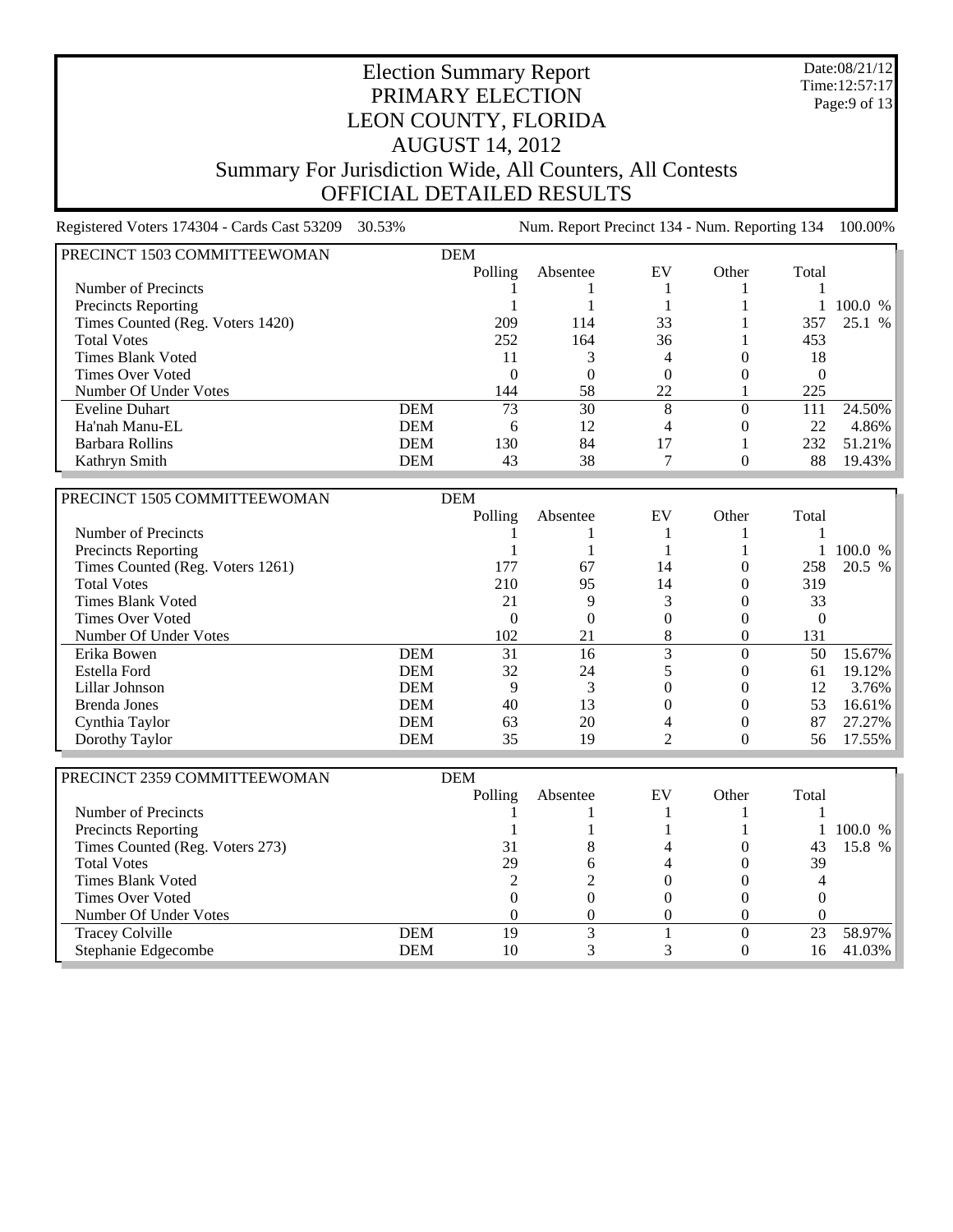Date:08/21/12 Time:12:57:17 Page:10 of 13

## Election Summary Report PRIMARY ELECTION LEON COUNTY, FLORIDA AUGUST 14, 2012 Summary For Jurisdiction Wide, All Counters, All Contests OFFICIAL DETAILED RESULTS

Registered Voters 174304 - Cards Cast 53209 30.53% Num. Report Precinct 134 - Num. Reporting 134 100.00% PRECINCT 3109 COMMITTEEWOMAN DEM Polling Absentee EV Other Total Number of Precincts 1 1 1 1 1 Precincts Reporting 1 1 1 1 1 100.0 % Times Counted (Reg. Voters 1292) 287 101 80 0 468 36.2 % Total Votes 304 103 79 0 486 Times Blank Voted 28 29 0 144 Times Over Voted and the contract of the contract of the contract of the contract of the contract of the contract of the contract of the contract of the contract of the contract of the contract of the contract of the contr Number Of Under Votes 114 25 23 0 162 Tia Haynes DEM 95 28 24 0 147 30.25% Catherine Jefferson **DEM** 109 39 31 0 179 36.83% Ava Platt-Williams DEM 65 25 18 0 108 22.22% Morga Williams **DEM** 35 11 6

| PRECINCT 3411 COMMITTEEWOMAN     |            | <b>DEM</b> |          |                  |       |       |            |
|----------------------------------|------------|------------|----------|------------------|-------|-------|------------|
|                                  |            | Polling    | Absentee | EV               | Other | Total |            |
| Number of Precincts              |            |            |          |                  |       |       |            |
| <b>Precincts Reporting</b>       |            |            |          |                  |       |       | 100.0<br>% |
| Times Counted (Reg. Voters 1494) |            | 318        | 75       | 49               |       | 443   | 29.7<br>%  |
| <b>Total Votes</b>               |            | 371        | 81       | 57               |       | 511   |            |
| Times Blank Voted                |            | 38         | 20       | 6                |       | 64    |            |
| Times Over Voted                 |            | $\theta$   | $\theta$ | $\left( \right)$ |       |       |            |
| Number Of Under Votes            |            | 189        | 29       | 29               |       | 247   |            |
| <b>Frances Forbes</b>            | <b>DEM</b> | 80         | 12       | 12               |       | 104   | 20.35%     |
| Sylvia Gardner                   | <b>DEM</b> | 98         | 23       | 15               |       | 137   | $26.81\%$  |
| Valencia Scott                   | <b>DEM</b> | 90         | 18       | 12               |       | 120   | 23.48%     |
| Linda Williams                   | <b>DEM</b> | 103        | 28       | 18               |       | 150   | 29.35%     |

| PRECINCT 3501 COMMITTEEWOMAN     |            | <b>DEM</b>       |          |                |       |       |         |
|----------------------------------|------------|------------------|----------|----------------|-------|-------|---------|
|                                  |            | Polling          | Absentee | EV             | Other | Total |         |
| Number of Precincts              |            |                  |          |                |       |       |         |
| <b>Precincts Reporting</b>       |            |                  |          |                |       |       | 100.0 % |
| Times Counted (Reg. Voters 1705) |            | 337              | 112      | 46             |       | 495   | 29.0 %  |
| <b>Total Votes</b>               |            | 369              | 116      | 46             |       | 531   |         |
| <b>Times Blank Voted</b>         |            | 83               | 32       | 13             |       | 128   |         |
| Times Over Voted                 |            | $\left( \right)$ | $\theta$ | 0              |       |       |         |
| Number Of Under Votes            |            | 139              | 44       | 20             |       | 203   |         |
| Patricia Chukes                  | <b>DEM</b> | 95               | 18       | 4              |       | 117   | 22.03%  |
| Marlow Hudson                    | <b>DEM</b> | 73               | 13       | 8              |       | 94    | 17.70%  |
| Monica Robinson                  | <b>DEM</b> | 84               | 49       | 21             |       | 154   | 29.00%  |
| Christina Shingles               | <b>DEM</b> | 48               | 15       | $\overline{4}$ |       | 67    | 12.62%  |
| Nadiyah Smith                    | <b>DEM</b> | 69               | 21       | 9              |       | 99    | 18.64%  |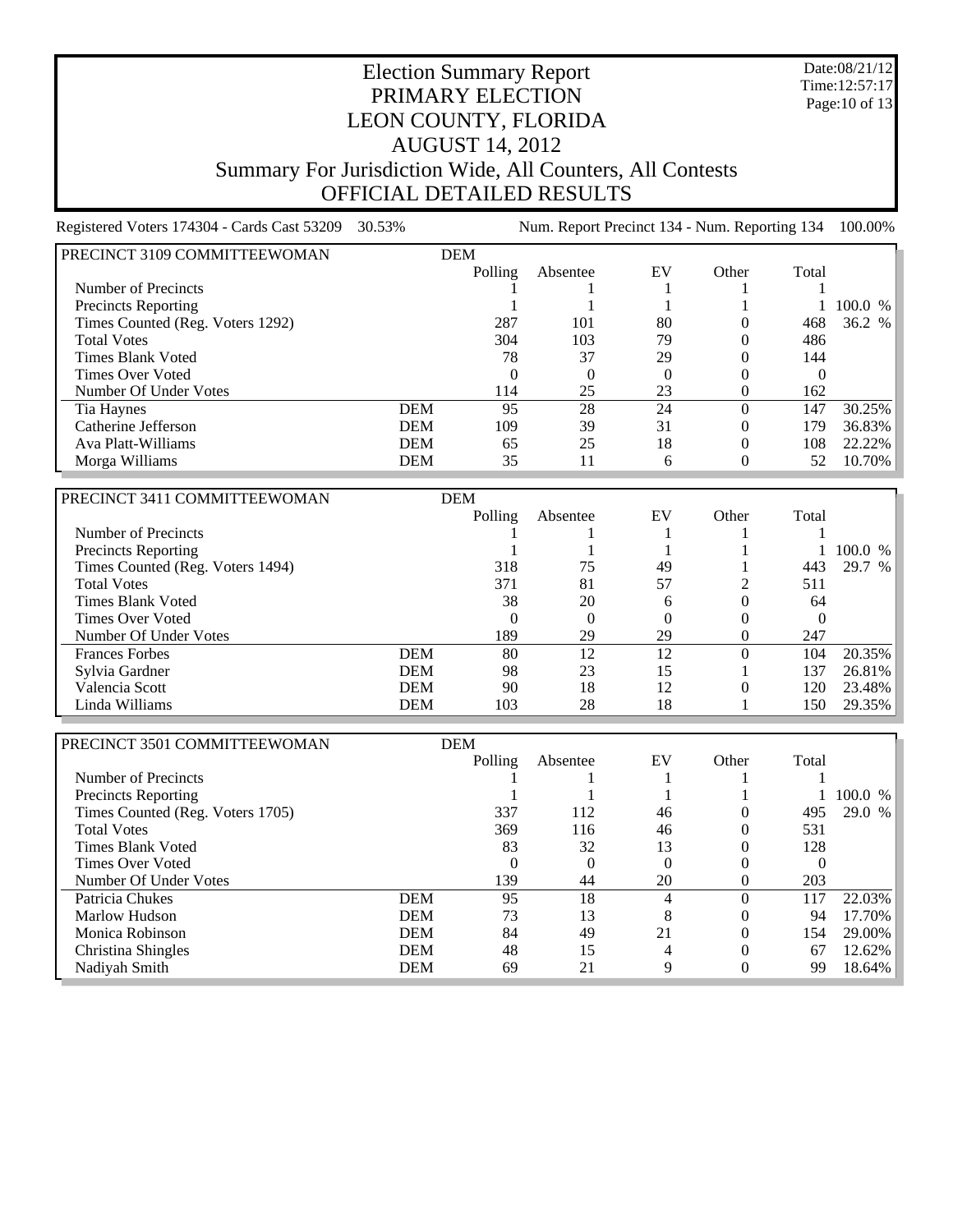Date:08/21/12 Time:12:57:17 Page:11 of 13

# Election Summary Report PRIMARY ELECTION LEON COUNTY, FLORIDA AUGUST 14, 2012 Summary For Jurisdiction Wide, All Counters, All Contests OFFICIAL DETAILED RESULTS

Registered Voters 174304 - Cards Cast 53209 30.53% Num. Report Precinct 134 - Num. Reporting 134 100.00% PRECINCT 3507 COMMITTEEWOMAN DEM Polling Absentee EV Other Total Number of Precincts and the contract of Precincts and the contract of the contract of  $1 \t 1 \t 1 \t 1 \t 1$ Precincts Reporting 1 1 1 1 1 100.0 % Times Counted (Reg. Voters 1197) 218 51 36 1 306 25.6 % Total Votes 267 65 38 1 371 Times Blank Voted 37 10 6 0 53 Times Over Voted and the contract of the contract of the contract of the contract of the contract of the contract of the contract of the contract of the contract of the contract of the contract of the contract of the contr Number Of Under Votes 95 17 22 1 135 Susan McLeod **DEM** 102 23 18 0 143 38.54% Susan Saulnier **DEM** 45 12 0 0 57 15.36% Susan Saulnier **DEM** 45 12 0 0 57 Tiffany Thompson DEM 79 17 14 1 111 29.92% Adline Williams **DEM**  $41$  13 6

| PRECINCT 4105 COMMITTEEWOMAN    |            | <b>DEM</b> |          |    |          |       |         |
|---------------------------------|------------|------------|----------|----|----------|-------|---------|
|                                 |            | Polling    | Absentee | EV | Other    | Total |         |
| Number of Precincts             |            |            |          |    |          |       |         |
| <b>Precincts Reporting</b>      |            |            |          |    |          |       | 100.0 % |
| Times Counted (Reg. Voters 133) |            | 42         | 8        |    | $\theta$ |       | 39.1 %  |
| <b>Total Votes</b>              |            | 41         |          |    |          | 50    |         |
| <b>Times Blank Voted</b>        |            |            |          |    |          |       |         |
| Times Over Voted                |            |            |          |    |          |       |         |
| Number Of Under Votes           |            |            |          |    |          |       |         |
| Mary Howard                     | <b>DEM</b> | 10         |          |    |          |       | 24.00%  |
| Patricia Sykes                  | DEM        | 31         |          |    |          | 38    | 76.00%  |

| PRECINCT 4163 COMMITTEEWOMAN    | <b>DEM</b> |          |          |    |       |       |            |
|---------------------------------|------------|----------|----------|----|-------|-------|------------|
|                                 |            | Polling  | Absentee | EV | Other | Total |            |
| Number of Precincts             |            |          |          |    |       |       |            |
| <b>Precincts Reporting</b>      |            |          |          |    |       |       | 100.0<br>% |
| Times Counted (Reg. Voters 770) |            | 138      | 69       | 89 |       | 296   | 38.4 $%$   |
| <b>Total Votes</b>              |            | 113      | 67       | 92 |       | 272   |            |
| Times Blank Voted               |            | 53       | 25       | 22 |       | 100   |            |
| Times Over Voted                |            | $\theta$ |          |    |       |       |            |
| Number Of Under Votes           |            | 57       | 21       | 42 |       | 120   |            |
| Jacquelyn Henderson             | <b>DEM</b> | 49       | 28       | 37 |       | 114   | 41.91%     |
| H Roberts McMillan              | <b>DEM</b> | 18       | 8        | Q  |       | 35    | 12.87%     |
| <b>Sharon Russell</b>           | <b>DEM</b> | 46       |          | 46 |       |       | 45.22%     |

| PRECINCT 4408 COMMITTEEWOMAN    |            | <b>DEM</b> |          |          |       |          |                        |
|---------------------------------|------------|------------|----------|----------|-------|----------|------------------------|
|                                 |            | Polling    | Absentee | EV       | Other | Total    |                        |
| Number of Precincts             |            |            |          |          |       |          |                        |
| <b>Precincts Reporting</b>      |            |            |          |          |       |          | 100.0<br>$\frac{0}{6}$ |
| Times Counted (Reg. Voters 575) |            | 149        | 49       | 60       |       | 259      | 45.0 %                 |
| <b>Total Votes</b>              |            | 151        | 48       | 71       |       | 271      |                        |
| <b>Times Blank Voted</b>        |            | 34         | 14       | 13       |       | 61       |                        |
| Times Over Voted                |            | $\theta$   |          | $\theta$ |       | $\theta$ |                        |
| Number Of Under Votes           |            | 79         | 22       | 23       |       | 125      |                        |
| Xixi Cao                        | <b>DEM</b> | 31         | 13       | 14       |       | 58       | 21.40%                 |
| Terri Messer                    | <b>DEM</b> | 72         | 24       | 33       |       | 129      | 47.60%                 |
| Lorin Pratt                     | <b>DEM</b> | 48         |          | 24       |       | 84       | 31.00%                 |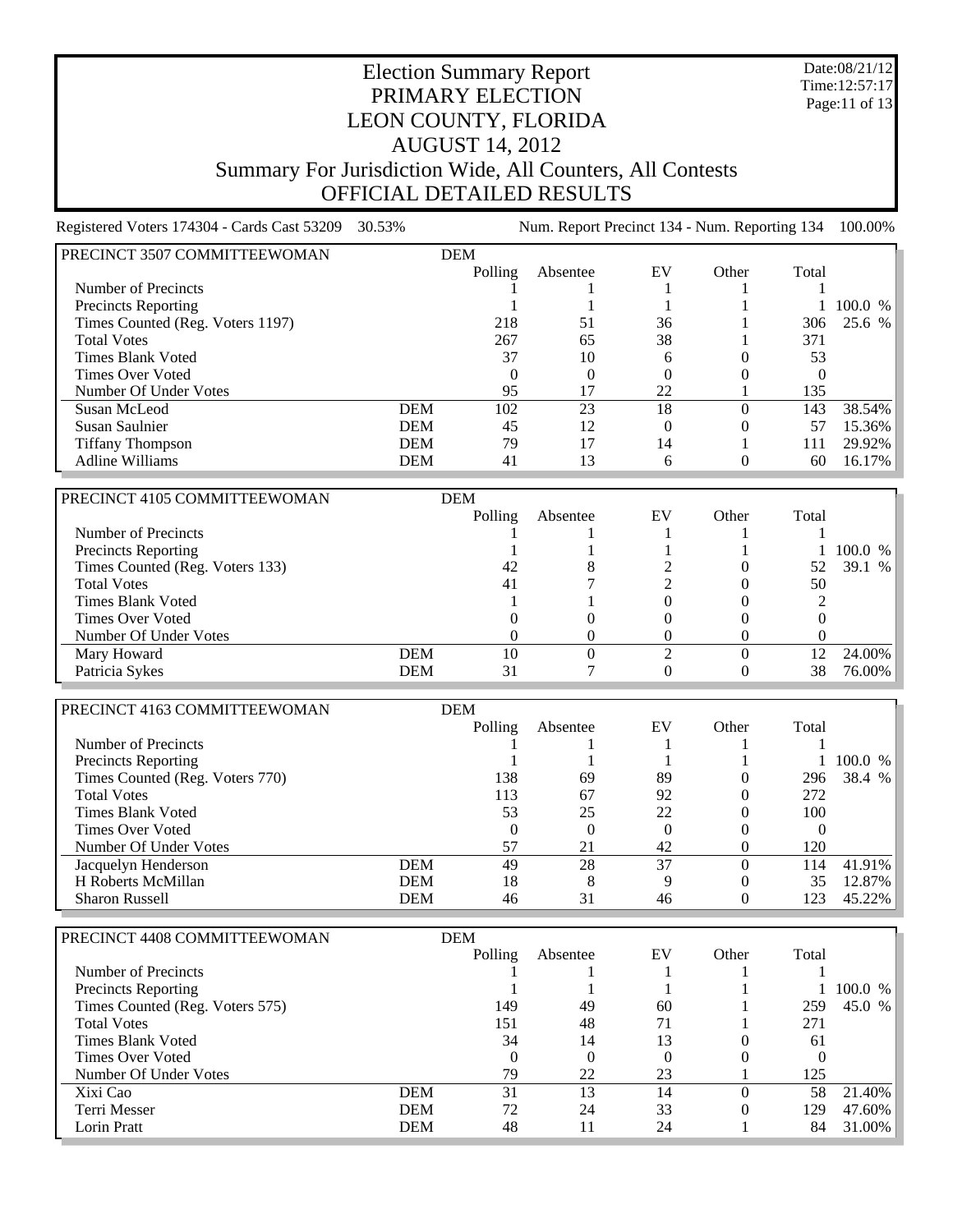Date:08/21/12 Time:12:57:17 Page:12 of 13

# Election Summary Report PRIMARY ELECTION LEON COUNTY, FLORIDA AUGUST 14, 2012 Summary For Jurisdiction Wide, All Counters, All Contests OFFICIAL DETAILED RESULTS

Registered Voters 174304 - Cards Cast 53209 30.53% Num. Report Precinct 134 - Num. Reporting 134 100.00% PRECINCT 5201 COMMITTEEWOMAN DEM Polling Absentee EV Other Total Number of Precincts and the contract of Precincts and the contract of the contract of  $1 \t 1 \t 1 \t 1 \t 1$ Precincts Reporting 1 1 1 1 100.0 %<br>
Times Counted (Reg. Voters 835) 250 55 49 0 354 42.4 % Times Counted (Reg. Voters 835) 250 55 49 0 Total Votes 232 47 48 0 327 Times Blank Voted 23 20 13 0 106 Times Over Voted and the contract of the contract of the contract of the contract of the contract of the contract of the contract of the contract of the contract of the contract of the contract of the contract of the contr Number Of Under Votes 122 23 24 0 169 Simone Bell **DEM** 63 16 18 0 97 29.66% C Hicks-Evans **DEM** 93 17 17 0 127 38.84% Hella Spellman **DEM** 76 14 13 0 103 31.50% PRECINCT 5203 COMMITTEEWOMAN DEM

|     | Polling | Absentee | EV | Other    | Total           |         |
|-----|---------|----------|----|----------|-----------------|---------|
|     |         |          |    |          |                 |         |
|     |         |          |    |          |                 | 100.0 % |
|     | 408     | 87       | 48 |          | 544             | 51.4 %  |
|     | 389     | 86       | 58 |          | 535             |         |
|     | 129     | 29       | 10 |          | 168             |         |
|     |         |          | 0  | $\theta$ |                 |         |
|     | 169     | 30       | 18 |          | 217             |         |
| DEM | 132     | 24       | 20 |          |                 | 33.08%  |
| DEM | 111     | 26       | 14 | 0        | 15 <sup>1</sup> | 28.22%  |
| DEM | 146     | 36       | 24 |          | 207             | 38.69%  |
|     |         |          |    | பப்ப     |                 |         |

| PRECINCT 5207 COMMITTEEWOMAN     |            | <b>DEM</b> |          |    |       |       |         |
|----------------------------------|------------|------------|----------|----|-------|-------|---------|
|                                  |            | Polling    | Absentee | EV | Other | Total |         |
| Number of Precincts              |            |            |          |    |       |       |         |
| <b>Precincts Reporting</b>       |            |            |          |    |       |       | 100.0 % |
| Times Counted (Reg. Voters 1369) |            | 379        | 110      | 58 |       | 548   | 40.0 %  |
| <b>Total Votes</b>               |            | 414        | 119      | 67 |       | 601   |         |
| Times Blank Voted                |            | 62         | 28       | 8  |       | 98    |         |
| Times Over Voted                 |            | 0          |          |    |       |       |         |
| Number Of Under Votes            |            | 220        | 45       | 33 |       | 299   |         |
| Linda Miklowitz                  | <b>DEM</b> | 108        | 36       | 25 |       | 169   | 28.12%  |
| Jen Robinson                     | <b>DEM</b> | 99         | 22       | 12 |       | 133   | 22.13%  |
| Donna Wells                      | <b>DEM</b> | 207        | 61       | 30 |       | 299   | 49.75%  |

| PRECINCT 5220 COMMITTEEWOMAN    |            | <b>DEM</b> |          |          |       |       |         |
|---------------------------------|------------|------------|----------|----------|-------|-------|---------|
|                                 |            | Polling    | Absentee | EV       | Other | Total |         |
| Number of Precincts             |            |            |          |          |       |       |         |
| <b>Precincts Reporting</b>      |            |            |          |          |       |       | 100.0 % |
| Times Counted (Reg. Voters 593) |            | 195        | 44       | 25       |       | 264   | 44.5 %  |
| <b>Total Votes</b>              |            | 261        | 48       | 33       |       | 342   |         |
| Times Blank Voted               |            | 15         |          |          |       | 25    |         |
| Times Over Voted                |            | U          |          | $\theta$ |       |       |         |
| Number Of Under Votes           |            | 99         | 22       | 15       |       | 136   |         |
| Teresa Cariota                  | <b>DEM</b> | 48         | 14       | 8        |       | 70    | 20.47%  |
| D'Andrea Cotton                 | <b>DEM</b> | 90         | 15       | 8        |       |       | 33.04%  |
| Alma Gonzalez                   | <b>DEM</b> | 123        | 19       |          |       | .59   | 46.49%  |